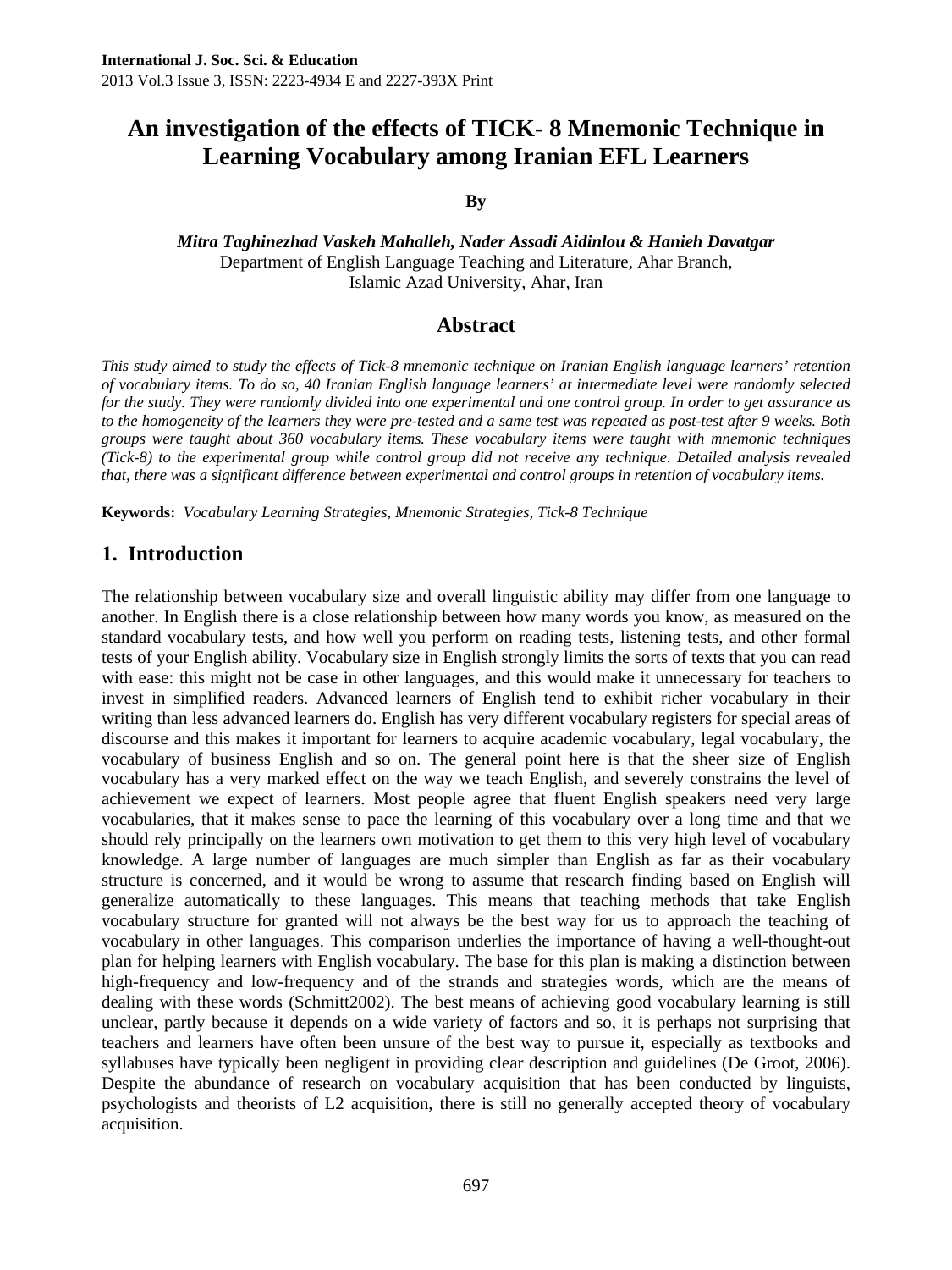This study attempts to introduce more effective vocabulary learning strategy to EFL learners (especially Iranian EFL learners) through an investigation of the effects of Tick-8 mnemonic technique on Iranian EFL learners' vocabulary learning.

### **2. Literature Review**

The classification of vocabulary learning strategies, consideration has to be given not only to the process of learning vocabulary but also to the first and the second language, to the characteristics of the learners, and to the focus of the research concerned. In fact, no classification is perfect, and any individual strategy may fall into one category or another, depending on the aspect in focus. What is beyond dispute is that strategies may broadly be divided between those that are more directly related to individual learning tasks and entail direct manipulation or transformation of the learning materials, that is, the cognitive strategies, and those that are connected with the learning process, planning, monitoring of comprehension or production while it is taking place, and self-evaluation after the learning activities have been completed, that is, the metacognitive strategies (Brown & Palniscar, 1982, as cited in OMalley & chamot, 1990).

Schmitt (1997, 2000), however, suggested two categories of L2 vocabulary learning strategies: discovery and consolidation strategies. The former referred to determination and social strategies whereas the latter include social, memory, cognitive, and metacognitive strategies. In fact, no classification is perfect, and any individual strategy may fall in to one category or another, depending on the aspect in focus. What is beyond dispute is that strategies may broadly be divided between those that are "more directly related to individual learning tasks and entail direct manipulation or transformation of the learning materials," that is, the cognitive strategies, and those that are connected with "the learning process, planning for learning, monitoring of comprehension or production while it is taking place, and self-evaluation after the learning activities have been completed," that is metacognitive strategies (Brown & Paliscar, 1982, as cited in OMalley & Chamot, 1990). Another vocabulary learning taxonomy, illustrated by Nation (2001), which its fundamental feature is that the types of strategies refer to various aspects of vocabulary learning. In other words, this taxonomy separates the elements of vocabulary knowledge from vocabulary sources and learning processes. The strategies of planning encompass decisions about which lexical items to attend to, as well as how to focus attention and how often to give attention to the item. Learners need to know which vocabulary they need, where they can find information, which aspect of knowledge is required in a particular.

A*-Planning:* choosing what to focus on and when to focus on it. Choosing words, choosing the aspects of word knowledge, choosing strategies, planning repetition

B-*Sources:* finding information about words. Analyzing the word, using context, consulting a reference source in L1 or L2, using parallels in L1 and L2

*C-Processes:* establishing knowledge.

Noticing, retrieving, generating Taxonomy kinds of vocabulary learning strategies by Hatch and Brown (2000):

A- *Encountering new words* (with sources of new words being reading, watching TV, listening to radio, conversation with native speakers, textbooks, word lists, dictionaries, etc.

*B-* Creating a mental picture (visual*, auditory or both) of word form (e.g. relating a new word with L1 words or other FLs with similar sounds, using phonetic script, relating to already acquired English words that sounds similarly).*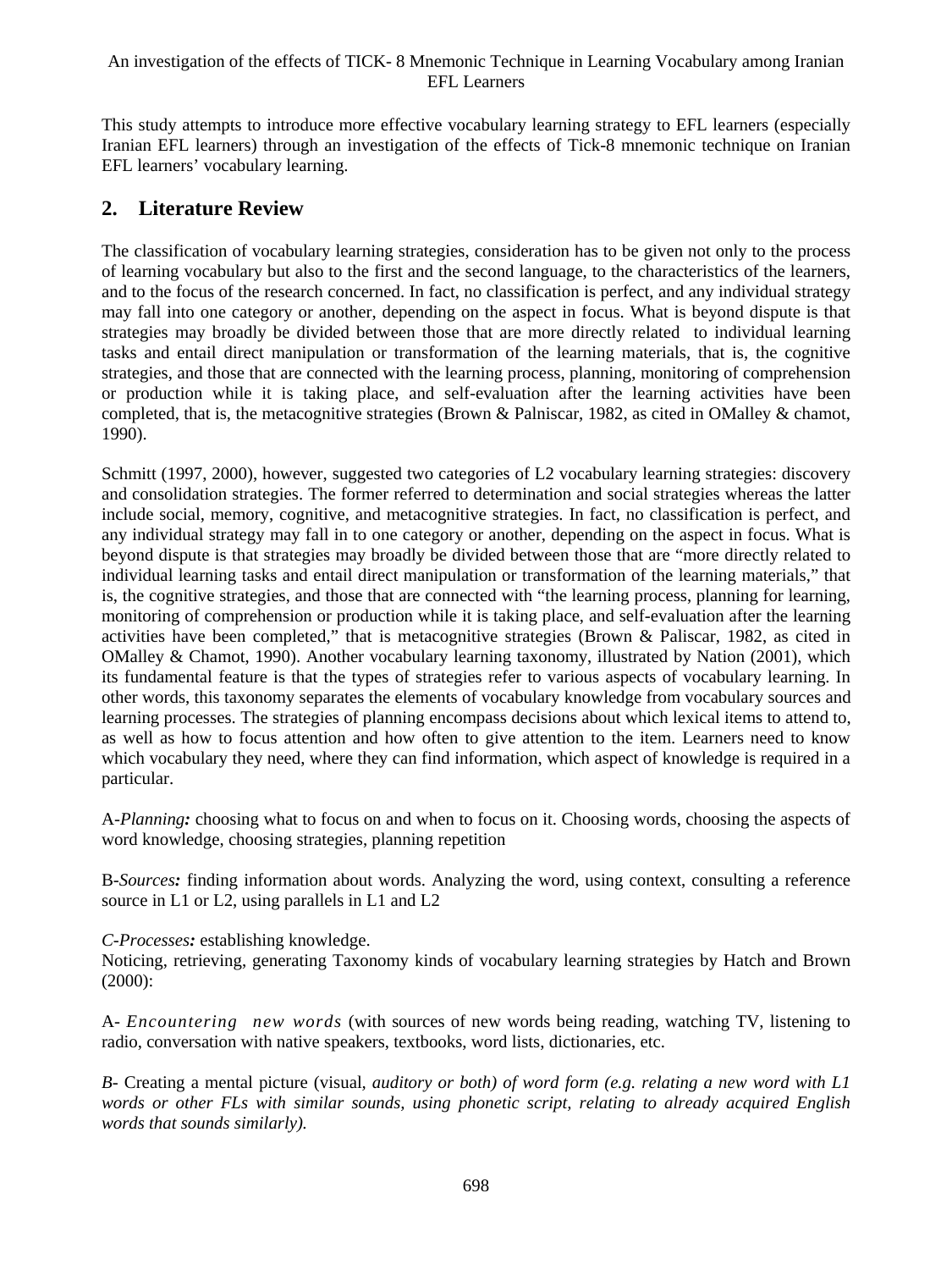*C- Learning the words meaning (e.g. asking the native speaker for the meaning, creating a mental image of the meaning, guessing from context).*

D- Creating a strong linkage between word form and meaning in the memory (regardless of the memory strategy used- as long as it is used).

E- Using words (in example sentences, collocations, various contexts, conversations, etc.).

All five steps are indispensable in the vocabulary learning process, even if at a minimal level. The extent to which a learner engages in each step is directly dependent on the learning goal. For example, if the goal of learning is passive, i.e. receptive knowledge of certain vocabulary, the fifth step is irrelevant. On the other hand, using words is no guarantee of long –term retention. Hatch and Brown (2000) see the steps as connected 'sieve'. The greatest number of lexical items enter the first sieve (the first step), but only a limited number of them pass through it into the next sieve, or the next step. The process is repeated through all sieves, so that the retained number of lexical item is notably smaller than at the initial input. The greater the number of lexical items that the learners manages to transfer from one sieve to the other, to richer her or his vocabulary is.

#### *Mnemonic Strategies*

Given that learning may take place intentionally or incidentally, a distinction has often been made between strategies that involves the learners more deeply (deep processing) and those that do not involve the learners deeply or do so to a much lesser extent (surface processing). Although evidence from cognitive psychology indicates that activities that require a deeper, more involved manipulation of information are more conducive to learning than those that do not (Craik & Tulving, 1975). The word *mnemonic* is derived from the Greek word *Mnemosyne*, referring to the ancient Greek goddess of memory. The use of mnemonic dates back to 500 B.C (Yates, 1966). The first used mnemonic device was an earlier from of the modern day method of loci and since then, numerous other devices have been developed (Higbee, 1987). According to Solso (1995), mnemonics are techniques or devices either verbal or visual in nature, that serve to improve the storage of new information contained in memory. Mnemonics have been proven to be extremely effective in helping people to remember things (Bulgren, Schumaker& Deshler, 1994; Mastropieri and Scruggs, 1989). If material is presented in a way which fits in or relates meaningfully to what is already known, then it will be retained for relatively long period of times and thus retrieval through verbal or visual clues becomes quite easy. In other words, by using mnemonic strategies, teachers can relate new information to information students already have stored in their long-term memory. For vocabulary learning, they are used to relate the word to some previously learnt information, using some form of imagery or grouping (Mastropieri & Scruggs, 1991). Thompson (1987) similarly acknowledging the usefulness of mnemonic devices by stating that they can help learners learn faster and recall better by integration of new material into existing cognitive unites and by providing retrieval cues. Mnemonic devices are proved to be effective in all ages. They are, however, more useful for low level students because they are involved mostly in activities requiring them to remember and recall information (Levin, 1993). Mnemonic devices have been differently classified by different scholars. Thompson (1987), for example, arranges mnemonic strategies into five classes; linguistics, spatial, visual, physical response and verbal methods. Oxford (1990), on the other hand, identifies four major classifications namely, creating mental linkage, applying images and sounds, reviewing well, and employing action. While Baddeley (1999) believes that mnemonic devices are classified into visual imagery strategies and verbal strategies. Despite the mentioned classifications Zarevski (1994), classified mnemonic techniques in two categorizations: 1) *Verbal mnemonics:* Reduction, elaborated coding, semantic elaboration, rhyme and rhythm *2) Visual mnemonics:* Method of spatial page organization 3) Mixed mnemonics process mnemonics: Association mnemonics, rituals, process mnemonics.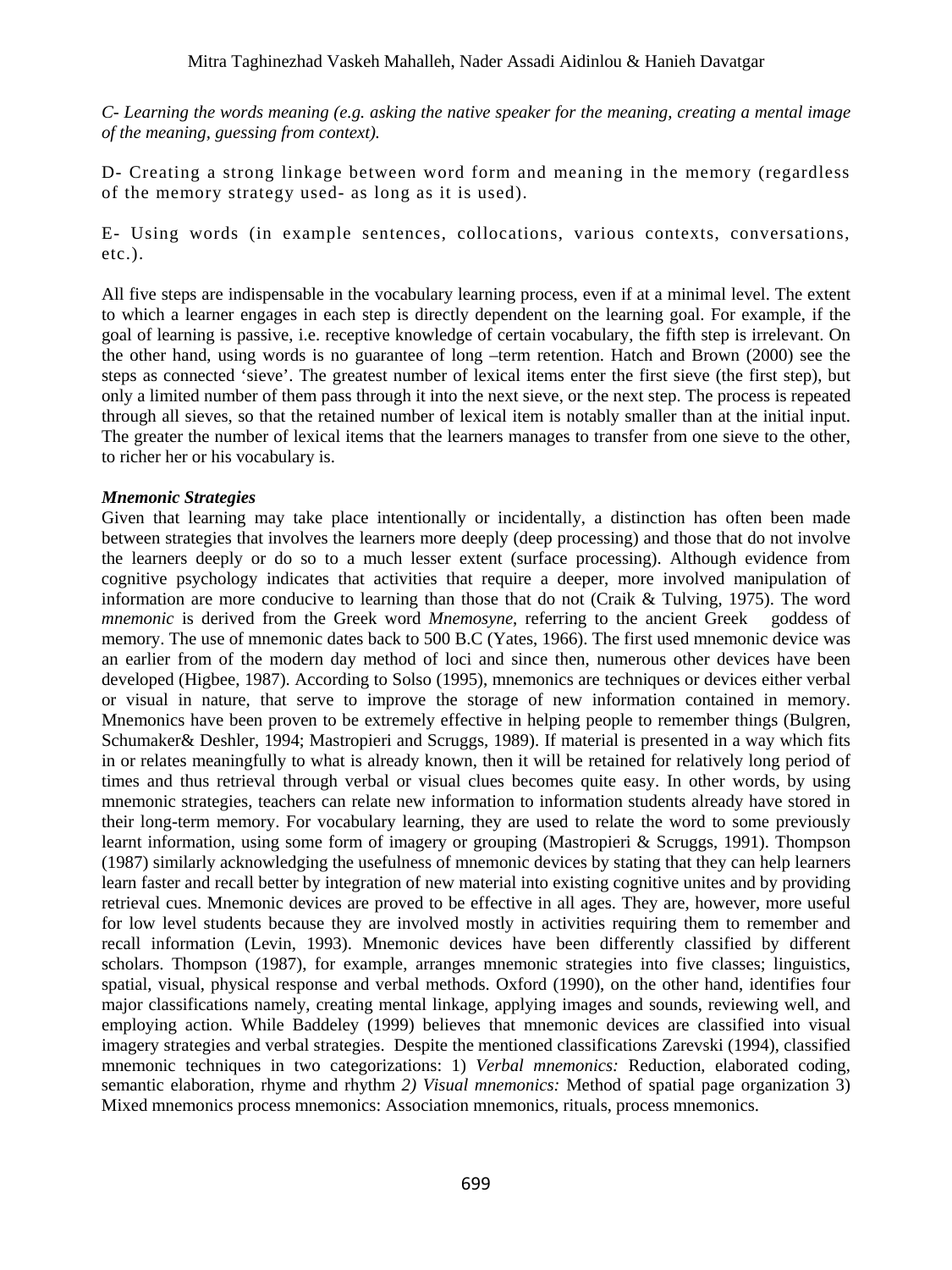# **3. Tick-8 Technique**

Tick-8 is a kind of mnemonic strategies which involves learners more deeply in the process of learning. With a selective learning process these techniques allow learners to learn what they need to learn, when they want to learn it. Using the review scheduling system allows learners to maintain proper learning that minimizes the amount of time required to complete and fill in the squires in Tick-8 and will enhance the process of learning. Using squires signing take place without effort but not incidentally. Tick-8 technique has been designed with a very simple repetition algorithm according to Ebinghauses' hypothesis: 1) better memory representation (e.g. with mnemonic techniques) and 2) repetition based on active recall (esp. spaced repetition).The learning curve described by Ebinghaus (1968), refers to how fast one learns information. The sharpest increase occurs after spaced repetitions. Like the forgetting curve, the learning curve is exponential. The forgetting curve hypothesis is the decline of memory retention in time. A related concept is the strength of memory that refers to the durability that, memory traces in the brain. The stronger the memory, the longer period of time, that a person is able to recall it. A typical graph of the forgetting curve purports to show that humans tend to halve their memory of newly learned knowledge in a matter of days or weeks unless they consciously review the learned material. In 1885, Hermann Ebbinghaus extrapolated the hypothesis of the exponential nature of forgetting. The following formula can roughly describe it:  $R = e^{-\frac{1}{3}}$  where  $R$  is memory retention,  $S$  is the relative strength of memory, and  $t$  is time. Hermann Ebbinghaus ran a limited, incomplete study on himself and published his hypothesis in 1885 as Über das Gedächtnis (later translated into English as Memory: A Contribution to Experimental Psychology). Ebbinghaus studied the memorisation of nonsense syllables, such as "WID" and "ZOF" by repeatedly testing himself after various time periods and recording the results. Ebbinghaus hypothesized that the speed of forgetting depends on a number of factors such as the difficulty of the learned material (e.g. how meaningful it is), its representation and physiological factors such as stress and sleep. He further hypothesized that the basal forgetting rate differs little between individuals. He concluded that the difference in performance (e.g. at school) can be explained by mnemonic representation skills. Tick-8 despite being a kind of memory strategy according its theoretical base, have cognitive and metacagnitive characteristic according its applications. Memory-related strategies help learner link one L2 item or concept with another but do not necessarily involve deep understanding. Various memory-related strategies enable learners to learn and retrieve information in an orderly string, images (picture of the word itself or the meaning of the word), a combination of sounds and images, body movement, mechanical means, or location.

Repetition, practicing, and recognizing are among basic characteristics of Tick-8 technique which enable the learner to manipulate the language material in direct way which make them related to cognitive strategies. Despite the mentioned characteristics, arranging a study space and schedule, monitoring mistakes, and evaluating the learning process during the learning time are the main factors that learners are encountered when they are using these techniques which related them with metacognitive strategies.

#### *Research Question*

This study however adapted on Tick-8 (Sohrabi & Zahedi, 2009) mnemonic strategy. To this end, it tries to answer the following research question:

1. Does Tick 8 technique have effect on Iranian EFL learners' vocabulary knowledge?

#### *Research Hypotheses*

In the present study the researchers' focus is on Iranian EFL learners' vocabulary learning. This study tested following hypothesis by asking experimental group learners use independent variable of this study (Tick-8 technique) and attempts to identify its effects on retention of new words, among Iranian EFL learners as dependent variable of the study.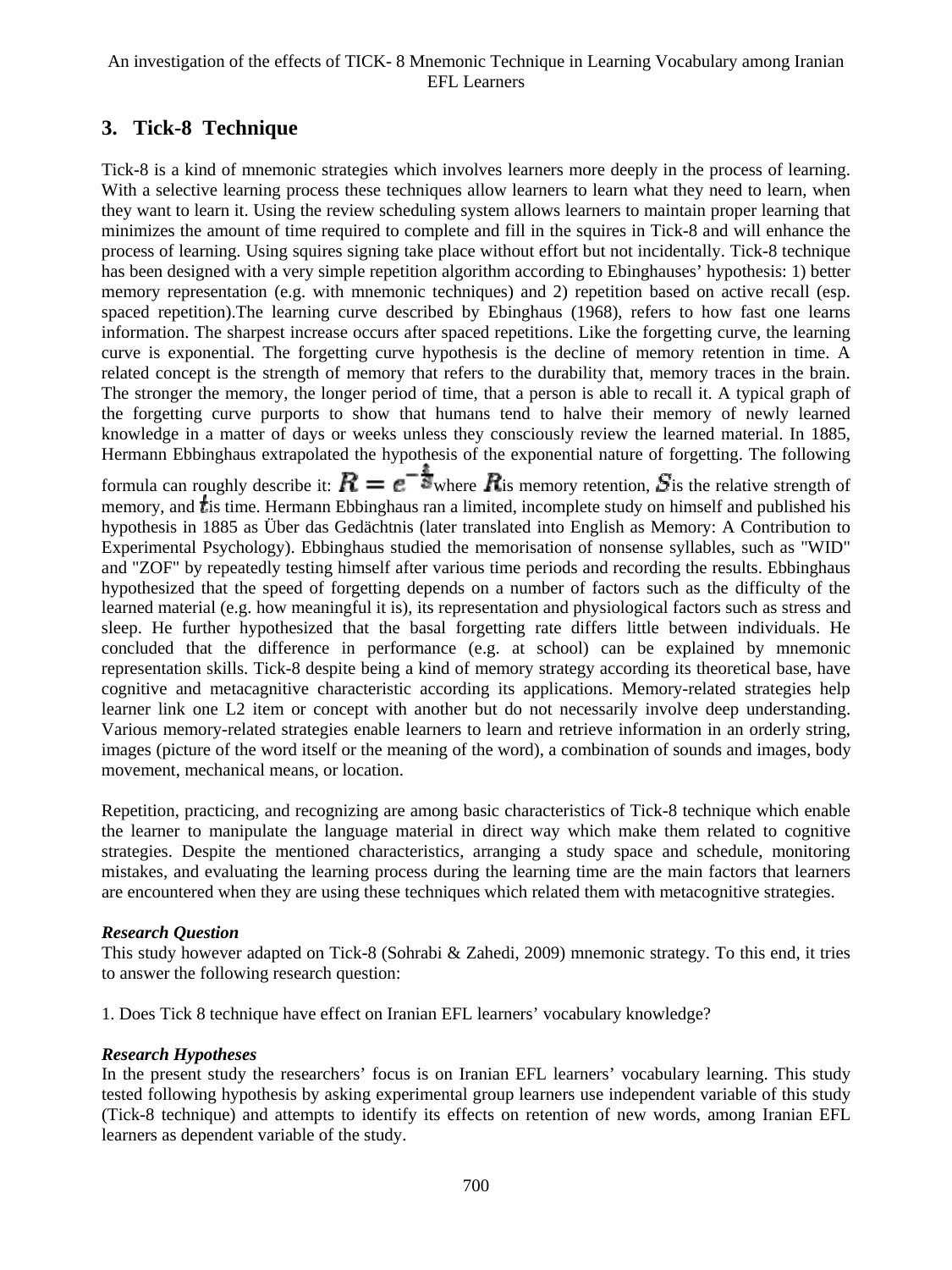1- Tick-8 technique does not have any effect on Iranian EFL learners' vocabulary knowledge. (H0)

2- Tick-8 technique has effect on Iranian EFL learners' vocabulary knowledge. (H1)

# **4. Method**

This part includes steps are taken during the study.

### *Subjects*

The participants in this study were 87 female EFL learners (their L1 was Persian) participants in this study had a different age from 21- 28. They were at intermediate level. The study was conducted at Simin English teaching Institute in Talesh (in Iraan). 40 learners were chose through simple randomization (flip of a coin) and then they were divided into three groups randomly (flip a coin) one experimental group and one control group. The experimental group was called T-8 Group. The learners received three hours of English language instruction in two sessions 2 days a week. In order to get assurance as to the homogeneity of the learners they were pre-tested on their level of proficiency in vocabulary knowledge and the results indicated that they were homogeneous.

The researcher herself was the teacher of two groups and taught 360 vocabulary items to all the participants in two groups during the treatment. Words, however, taught in a same way in the classroom while the teacher read the words and then gave their meaning to Persian but experimental group received additional treatment rather than control group.

#### *Instruments and Materials*

Two groups of participants completed a pre-test and a post-test on vocabulary knowledge. The pre-test was administered before the treatment sessions. The same test was repeated as post-test nine weeks after the pre-test. The interval length (nine weeks) was long enough for the participants to forget the tests, because the same test was utilized in both tests. The test-retest reliability estimate for these tests indicated that the all of instruments were reliable (Table 3.1). The content validity of these tests also was confirmed by three professional test-takers at Ph.D. level in Simin language teaching institute.

#### **Table 5.1. Reliability Statistics**

| Cronbach's Alpha | N of Items |
|------------------|------------|
| 070<br>.878      |            |

The vocabulary items used in the study were 360 items that were selected from 504 Essential Words Tick-8 book (Sohrabi & Zahedi 2009). These words were selected according to the words arrange in Tick-8 book. The words in this book are not arrange with an alphabetic order so, researcher in order to make a similar word list for all the groups forced to select vocabulary items respect to the design of the Tick-8 book. Thus, these words selected from lesson one to lesson 18. The researcher selected 36o vocabulary item, due to the time was devoted to the study. Three Multiple-choice item tests and one Matching test were selected as instruments of this study, which through them subjects were asked to select answer from several options for the given word. These kinds of tests were selected for the study with respect to the subjects' professional level. They were at intermediate level so, using some test such as reading comprehension or cloze passage tests that are contain a large number of vocabulary items may make them confused. Therefore Multiple-choice item and Matching Tests were selected by the researcher. The Multiple-choice test was contained 60 questions, 20 Fill in the Blank Tests, 20 Tests on Synonyms, and 20 Tests on Antonyms. The Matching Test also, contained 20 questions. All of tests taken from Rahnama TOEFL book (Teimori, 2008) published by Rahnama Press. Thus the total number of questions was 80 and one point awarded to each correct answer.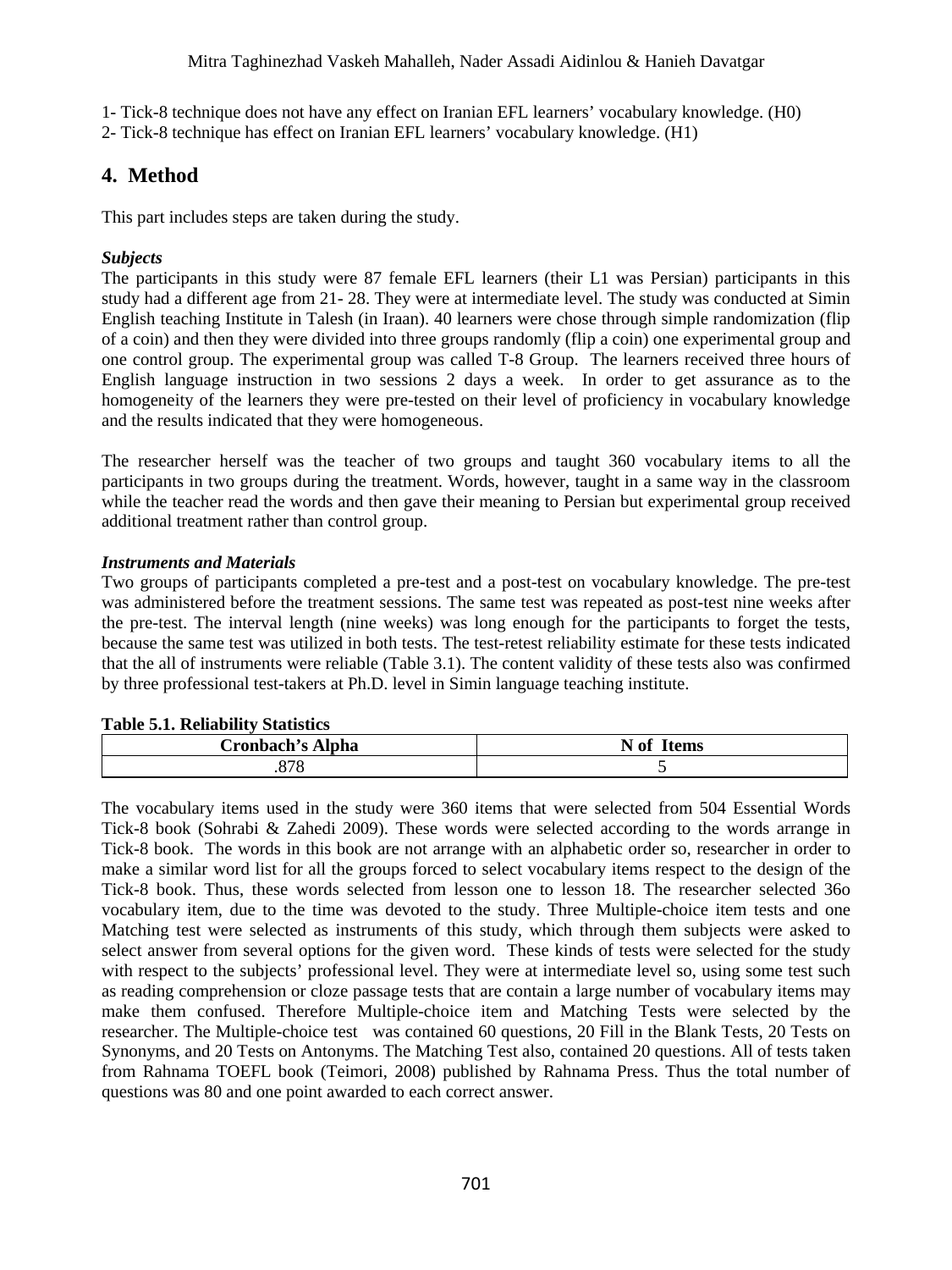Tick-8 technique was selected material for this study. During this study participants' in T-8 group received Tick-8 technique in order to learn the given word list (360 selected word) according this technique. Tick-8 was introduced to T-8 group in a-10 minute introduction in the first session.

#### *Procedure*

The entire study took 10 weeks, and all the participants were taught 20 vocabulary items each session while, all groups of participants were taught all words. In the second day of the first week all the participants received the word lists. The participants in the experimental group (N=20) received their specific techniques. 20 Tick-8 books were prepared for the experimental groups in order to practice stages of the study as mentioned in treatment section. The participants in the T-8 group (N=20) received TICK-8 books then students in this group familiarized with their instruction in a-10 minute introduction. The participants in the control group did not receive any technique. The total sessions of the study were 20 sessions (two days a week) while one session devoted to pre-test and one session devoted to post-test, therefore, the total sessions that devoted to the treatments were 18 sessions. Each session took one and half an hour out of which 30 minutes were devoted to vocabulary teaching.

#### *Treatment*

In this study the usual way of vocabulary teaching was used for two groups. The teacher first read the word items and then gave their meaning to all the groups.20 word for each session. Despite the same type of teaching way to two groups, while T-8 group received their treatments. 20 Tick-8 books were given to 20 participants of T-8 experimental group while control group did not receive any treatment.

Principles of accumulation vocabulary according to Tick- 8 book for T-8 group: Each page of the Tick-8 book consists of 20 vocabularies (their vocabularies arranged according to 504 absolutely essential words book for EFL learners). The meaning of these vocabularies is mentioned in the back of the same page and there are 8 squares under each vocabulary. As Zahedi (2009) claimed "This is sufficient participants only looked at each word in the first day because learners whom use this technique do not need to memorize word items, because learning take- place for them only through reviewing. In the second day squires that had been correctly answered are signed with "Tick" sign for the first square from the left side. On the contrary if they did not understand the meaning of them they must use "F" sign for the first square from the left side and then they can look at the meaning of the missing words. With these principles, they reviewed the rest of the words. After 8 days they marked all the 8 squares with "Tick" or "F" signs. Participants in this group reviewed 20 items per session in the classroom and then continued reviewing the instructions at home. The teacher each session checked their book in order to get assurance learners used their instructions at home (Zahedi, 2009).

# **5. Analyses and Results**

The aim of this study is to explore whether Iranian EFL learners' vocabulary knowledge are effected by Tick-8 technique. In this section, the results of the data collected during the study and the statistical analyses will be presented. Firstly, the descriptive statistics for each test and scores will be presented. Secondly, in the Tables below "M" gives the mean, "HS" and "LS" gives high and low scores, df indicates the degrees of freedom that shows the differences between the sums and "SS" shows the sum of scores.

*Research Question* - Does Tick-8 technique have any effect on Iranian EFL learners' vocabulary knowledge?

### *Scores*

Respect to the research question one, the scores that are needed for answering the question are as follows: the obtained scores from two, T-8 and control groups from the pre-test to the post-test while, the results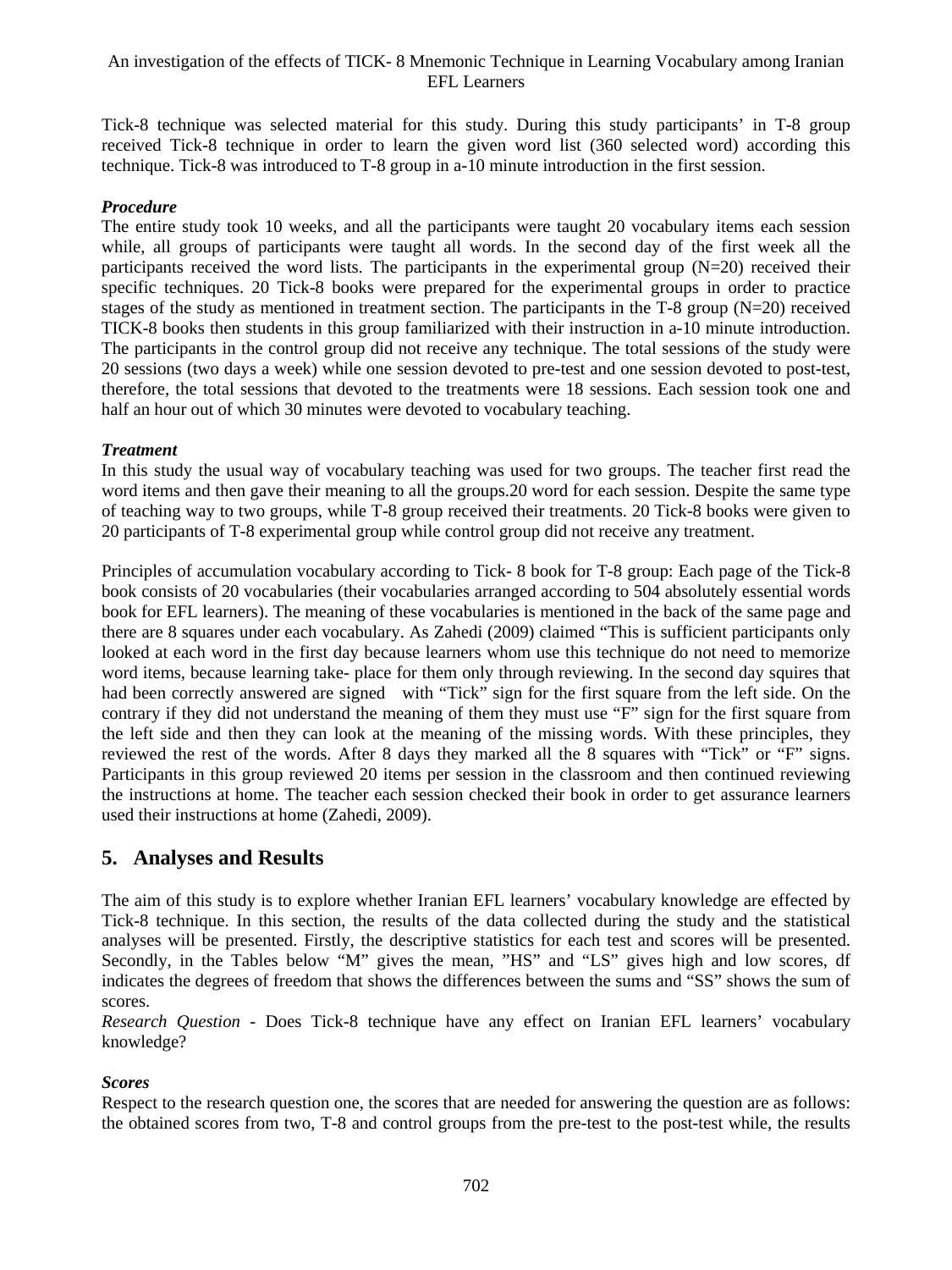of each four kinds of given test will be presented by descriptive and inferential statistics. The result will be compared in order to answering the research question.

#### *Descriptive Statistics*

Tables (6.1-6.5) show the descriptive statistics results for Fill in the Blank Test, Test on Synonyms, Test on Antonyms and Matching Test. These tables contained of Mean scores, Standard deviation, High scores and Low scores of subjects from the pre-test to the post-test.

#### **Table 6.1. Descriptive Statistics for Fill in the Blank Test for T-8 and Control groups Pre-test Post-test**

| r re-test      |       |      |    | r ost-test |       |       |    |  |
|----------------|-------|------|----|------------|-------|-------|----|--|
| Group          | М     | SD   | НS | LS         |       |       | Hs |  |
| Tick-8         | 10.7  | .851 | 12 |            |       | 1.899 | 20 |  |
| <b>Control</b> | .1.50 | .759 | 14 |            | 12.50 | .88   |    |  |

According to the descriptive statistics for Fill in the blank test, the results showed a gain for both groups. (Table 6.1)

### **Table.6.2. Descriptive Statistics for Synonyms Test for T-8 and Control Groups**

|               | <b>Pre-test</b> |       |     | Post-test   |           |    |      |  |  |
|---------------|-----------------|-------|-----|-------------|-----------|----|------|--|--|
| Group M SD    |                 | HS LS |     | М           | <b>SD</b> | Hs | - LS |  |  |
| <b>Tick-8</b> | 10.95 1.099     | -13   | - Q | 17.651 .872 |           | 20 | 15   |  |  |
| Control       | 11.15 .98       | 14    |     | 12.90       | .85224    | 14 |      |  |  |
|               |                 |       |     |             |           |    |      |  |  |
|               |                 |       |     |             |           |    |      |  |  |

According to the descriptive statistics for Test on Synonyms, both groups showed a gain from the pre-test to the post-test (Table 6.2).

#### **Table 6.3. Descriptive statistics for Antonyms Test for T-8 and control groups**

|                | <b>Pre-test</b> |           |    |    |       |           |           |    |
|----------------|-----------------|-----------|----|----|-------|-----------|-----------|----|
| Group          | М               | <b>SD</b> | НS | LS | M     | <b>SD</b> | <b>HS</b> | LS |
| Tick-8         | 10.50           | 1.43      |    |    | 17.25 | 1.997     | 20        | 14 |
| <b>Control</b> | 10.65           | 14        |    |    | 12 R  | 15        | 14        |    |

According to the descriptive statistics for the Test on Antonyms, both groups showed a gain from the pretest to the post-test (see Table 6.3).

#### **Table 6.4. Descriptive statistics for Matching Test for T-8 and control groups**

|               | <b>Pre-test</b> |           |    |         |    | Post-test   |    |    |  |
|---------------|-----------------|-----------|----|---------|----|-------------|----|----|--|
| Group         | М               | <b>SD</b> | НS | LS      | М  | SD          | НS | LS |  |
| <b>Tick-8</b> | 0.9             | .887      |    | 13 17.5 | 17 | 2.438       | 20 | 15 |  |
| Control       | 11.00           | .35355 14 |    | 10      |    | 13.5 .82558 | 14 | 10 |  |
|               |                 |           |    |         |    |             |    |    |  |
|               |                 |           |    |         |    |             |    |    |  |

According to the descriptive statistics for Matching Test, both groups showed a gain from the pre-test to the post-test (Table 6.4).

 **Table 6.5. Descriptive Statistics for Total Scores for T-8 and Control Groups** 

| <b>Pre-test</b>           |  |  |              |           | Post-test   |              |                |    |  |
|---------------------------|--|--|--------------|-----------|-------------|--------------|----------------|----|--|
| Group M SD                |  |  | <b>HS</b>    | <b>LS</b> | M           | <b>SD</b>    | H <sub>s</sub> | LS |  |
| <b>Tick-8</b> 10.95 1.099 |  |  | $13 \quad 9$ |           | 17.651 .872 |              | 20             | 15 |  |
| <b>Control</b> 11.15 .98  |  |  | 14           |           |             | 12.90 .85224 | 14             |    |  |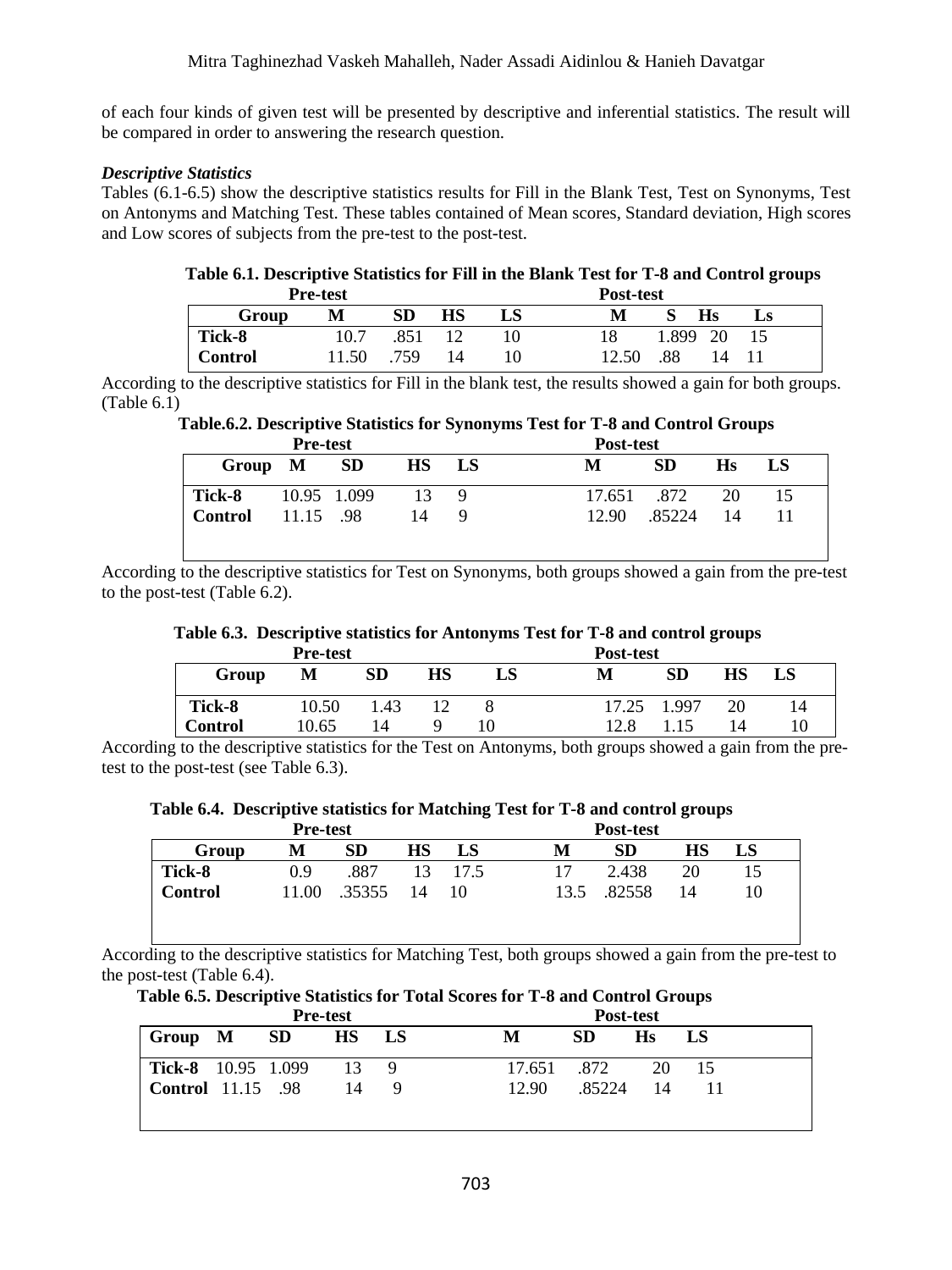| Dependent (I)<br>Variable | Group | $\mathrm{J}$<br>Group | Mean Difference<br>$(I-J)$ | Std. Error | Sig. |
|---------------------------|-------|-----------------------|----------------------------|------------|------|
| pretest                   | 2.00  | 1.00                  | .36250                     | .54674     | .386 |
|                           | 3.00  | 1.00                  | .20000                     | .54674     | .513 |
| posttest                  | 2.00  | 1.00                  | 4.81250*                   | .45140     | .000 |
|                           | 3.00  | 1.00                  | $2.55000^*$                | .45140     |      |

**Table 6.6.Dunnet t- test (>control)<sup>a</sup>**

\*. The mean difference is significant at the 0.05 level.

So, according the findings of this study, research question can be answered here: Learners in Tick-8 group outperformed learners in control group. So it can be find out that Tick-8 technique has effect on Iranian EFL learners' retention of vocabulary.

# **6. Discussion of the Study**

Considering the results and interpretations of the tests and total scores shown in the previous section the research question can be answered now:

1. Does Tick-8 technique have any effect on Iranian EFL learners' vocabulary knowledge?

The findings of the present study prove that there is a significant difference between scores of participants of T-8 experimental group and control group. Then results reject the related null hypothesis of the study and confirm the alternative one. So, it can be said that Tick-8 technique has effect on Iranian EFL learners' vocabulary knowledge. As the results of the study indicate, there is a significant difference among scores of participants in Tick-8 from the pre-test to the post-test. Thus, results reject the related null hypothesis of the study and confirm the alternative hypothesis with respect to the related research question. So, according to the results it can be concluded that TICK-8 technique have effect on Iranian EFL learners' Vocabulary knowledge over time. So, the results of this study can be in line with some of studies that confirm the use of language learning strategies, especially different kinds of mnemonic strategies in learning vocabulary (e.g., Gu & Jhonson, 1996; Cohen & Aphek, 1980; Levin, Nordwall, Margrate, 1992; and Soanes, 2006). While this study was conducted among intermediate level subjects' the results of this study are in contrast with Pavicic (2008). He stated that complex strategies, those demanding a deeper and more active manipulation of information can be used by more proficient learners of the target language.

# **7. Conclusion**

In an attempt to recognize the effects of Tick-8 technique on EFL learners, the present study aims to investigate, Tick-8techniques' effects in learning vocabulary among Iranian EFL learners. The statistical analysis of the data gathered from one control group and one experimental group revealed that, Tick -8 technique has a significant effect on learners' vocabulary knowledge. This research had some limitations as follow:

First, because of the small number of students in intermediate level in a same age, participants in this study have a different age from 21- 28. Second, the number of participants was 60. Third, vocabulary has a multi-dimensional aspect so, teaching and also mastering all of these dimensions takes time and is certainly not straightforward. Attention to all aspects of vocabulary knowledge was impossible, so this study examines just learner's retention of vocabulary items. Forth, only intermediate learners participated